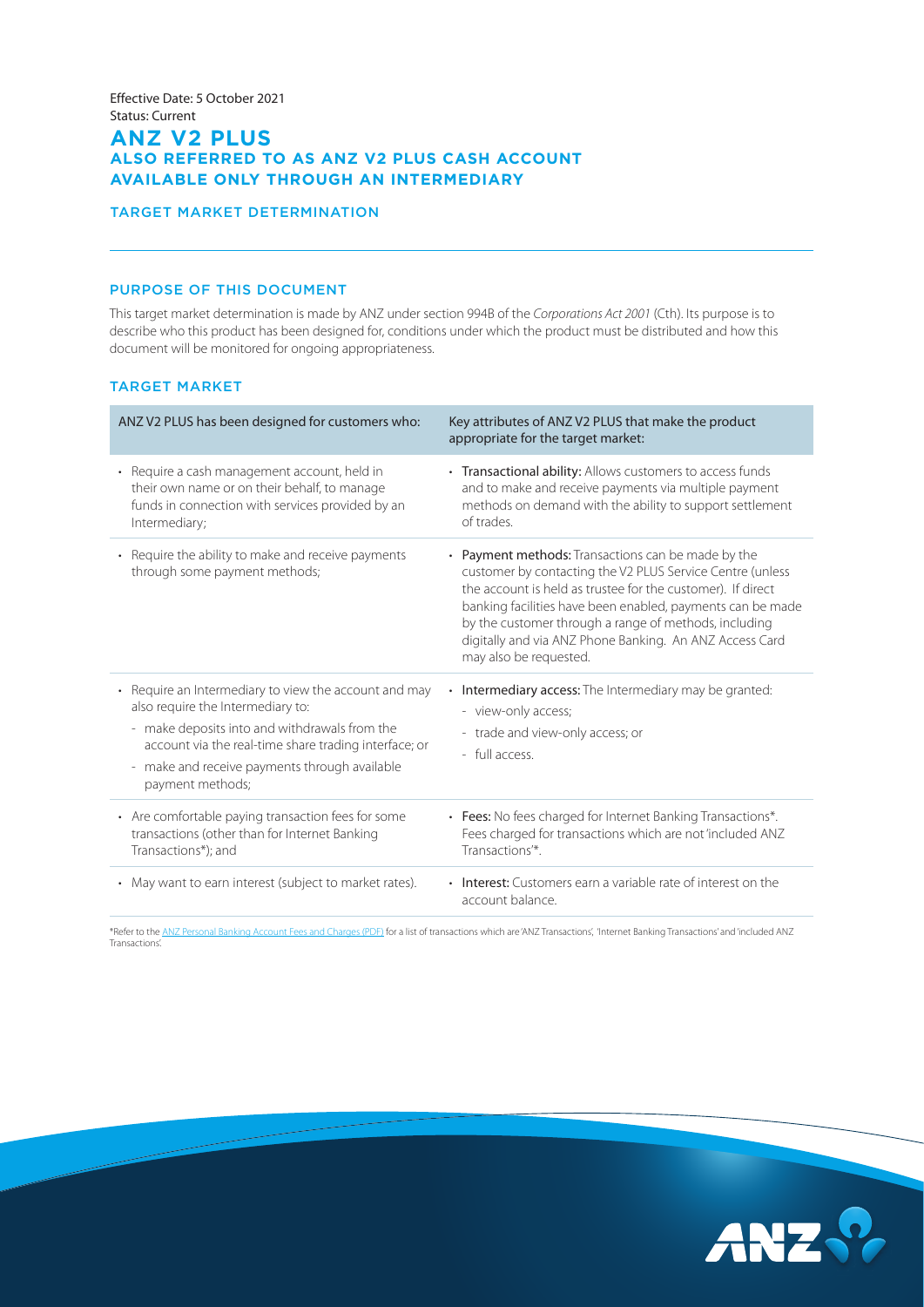## DISTRIBUTION CONDITIONS

ANZ applies the following conditions and restrictions to the distribution of ANZ V2 PLUS so that the product is likely to be provided to customers in the target market.

|                                 | Condition                                                                                                                                                                                                                                                                                                                                                                                                                                   | Why do we do this?                                                                                                                                                                                     |
|---------------------------------|---------------------------------------------------------------------------------------------------------------------------------------------------------------------------------------------------------------------------------------------------------------------------------------------------------------------------------------------------------------------------------------------------------------------------------------------|--------------------------------------------------------------------------------------------------------------------------------------------------------------------------------------------------------|
| Channel                         | ANZ V2 PLUS can only be provided to customers through<br>the following channels:<br>• Authorised Brokers;<br>• Authorised Financial Planners;<br>• Authorised SMSF Administrators;<br>• Authorised Accountants:<br>• AFSL holders who arrange for the account to be<br>provided by ANZ,<br>(together Intermediaries).                                                                                                                       | So that ANZ only considers providing<br>ANZ V2 PLUS if the customer's application<br>is received through channels that are<br>subject to appropriate conditions,<br>controls and/or monitoring by ANZ. |
| Approval and<br><b>Training</b> | ANZ V2 PLUS can only be provided to customers through<br>the following persons:<br>• An Intermediary who is approved by ANZ, including that<br>they have an agreement with ANZ and that they comply<br>with the requirements of that agreement.                                                                                                                                                                                             | So that Intermediaries have an<br>agreement with ANZ under which they<br>are authorised to arrange to issue ANZV2<br>PLUS and comply with the requirements<br>under that agreement.                    |
| <b>Process</b>                  | ANZ V2 PLUS can only be arranged to be issued by an<br>Intermediary at the instruction of the customer, where the<br>account is required to enable the Intermediary to provide<br>its services to the customer.<br>Accounts can only be provided to customers by following<br>ANZ's account issuance process, including the receipt from<br>the Intermediary of a compliant application to open the<br>account in the name of the customer. | So that enquiries are made to determine<br>whether the product meets the likely<br>needs, financial situation and objectives<br>of the customer.                                                       |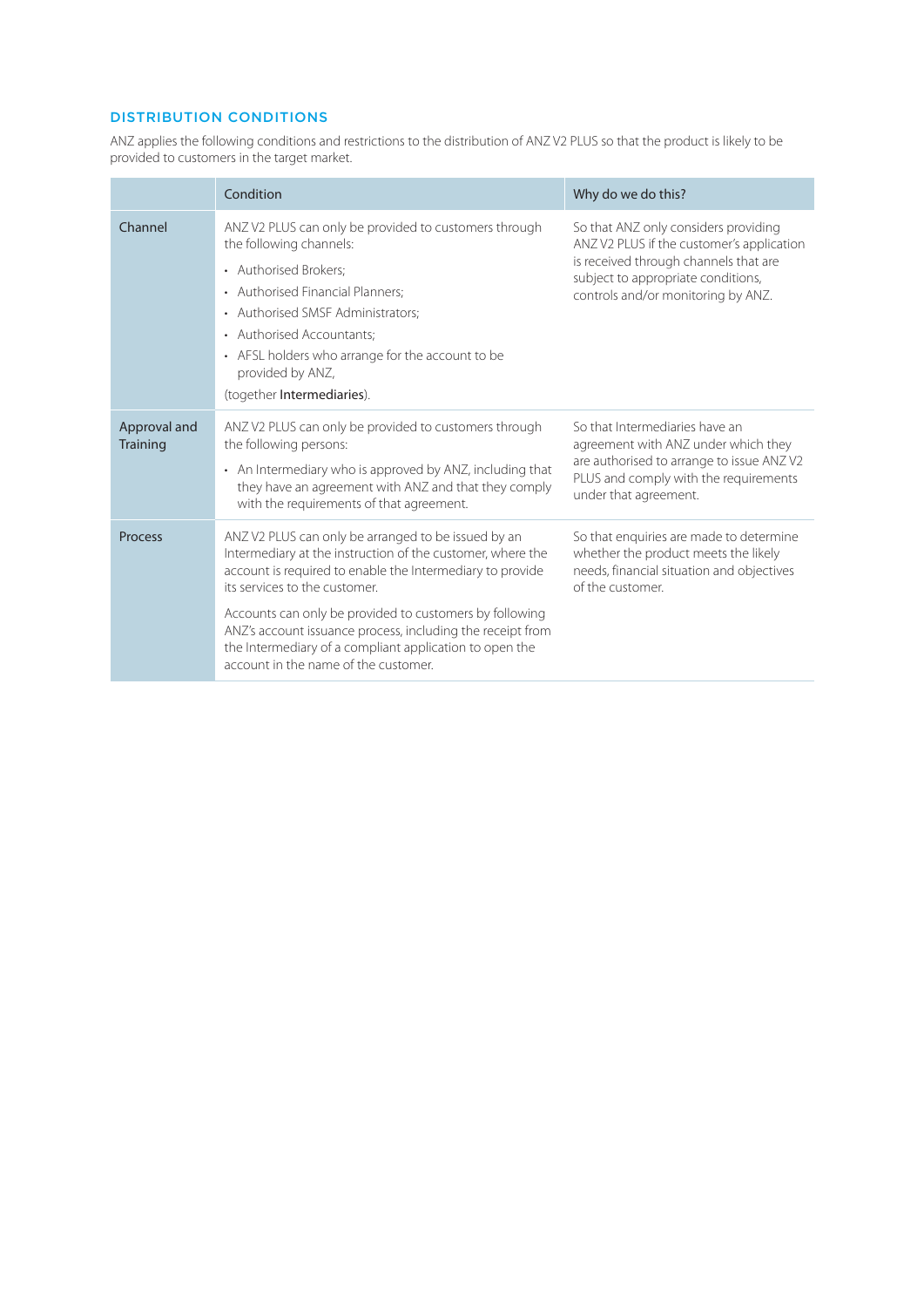## REVIEW THE TARGET MARKET DETERMINATION (TMD)

ANZ will review the TMD periodically to ensure it remains appropriate.

| Periodic Reviews of the TMD | Timing                                                          |
|-----------------------------|-----------------------------------------------------------------|
| • Initial review            | • No later than 18 months from the date the TMD is made.        |
| • Subsequent ongoing review | • No later than 18 months from the date of the previous review. |

### Review Triggers

In addition, ANZ will review this document earlier if one or more of the following occurs, where they reasonably suggest that the TMD is no longer appropriate:

- There is a material change to the product or its distribution.
- There is a change in law or its application, a change in relevant industry code, an AFCA determination, a court decision, or ASIC or other regulatory guidance that materially affects the product.
- There is a significant increase beyond expected levels in complaints or disputes, or a significant change in the nature of complaints or disputes relating to either the product or Intermediary (including its authorised third parties) so far as it relates to the product.
- ANZ has information about either:
	- the way in which the product is being distributed, operating or being used by customers that reasonably suggests the TMD is no longer appropriate; or
	- the way in which an Intermediary (including its authorised third parties) is operating, so far as it relates to the product, that reasonably suggests the TMD is no longer appropriate.
- Any other event occurs or information is received (for example, significant dealings in the product that are not consistent with the TMD) that reasonably suggests the TMD is no longer appropriate.

### REPORTING

Regulated persons must provide the following information to ANZ:

| Category   | Description                                                                                                                                                                                                                                                                                                       | Reporting period           | Reporting timeframe                                                                                          |
|------------|-------------------------------------------------------------------------------------------------------------------------------------------------------------------------------------------------------------------------------------------------------------------------------------------------------------------|----------------------------|--------------------------------------------------------------------------------------------------------------|
| Complaints | • Whether any complaints relating to the product<br>were received during the reporting period; and<br>$\cdot$ If so:<br>- the number of complaints received during<br>the reporting period; and<br>- the substance of those complaints and any<br>general feedback relating to the product or<br>its performance. | Every calendar<br>quarter. | As soon as practicable<br>and in any case within<br>10 business days of<br>the relevant reporting<br>period. |